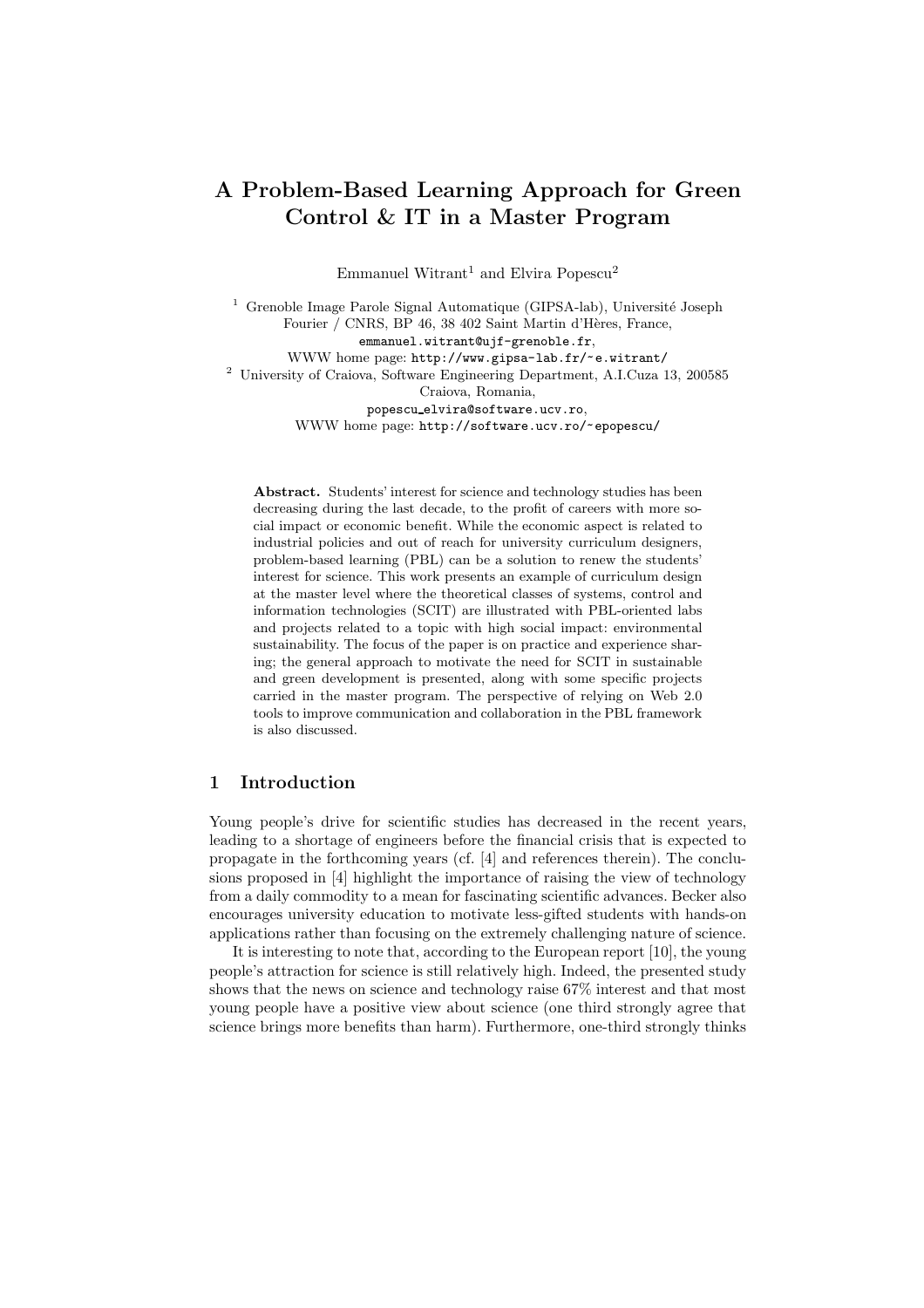#### 2 E. Witrant and E. Popescu

that profit motives have too much importance on the potential science benefits. Such results reflect the potential involvement of young people into s cientific curricula with clearly identified social and/or environmental benefits.

The inter-disciplinary approach provided by curricula in systems, control and information technologies (SCIT) allows for a large range of applications. The approach described in this work is focused on combining the SCIT analytical framework with green (or sustainable) development applications. This is achieved with a problem-based learning (PBL) approach to the theoretical SCIT topics, where the problems considered are the green applications. The Master program in  $SCIT<sup>1</sup>$  has been proposed at University Joseph Fourier (UJF, Grenoble, France) since 2008. International issues and the expected learning outcomes for this program are described in [23]. Several labs and projects have been set according to the green SCIT objectives. The motivation for the selected topics, the specific contributions of SCIT and the objectives given to the students are reported in this paper. An experience to motivate high-school students for such higher education is also described.

The paper is organized as follows: first, some theoretical aspects regarding problem-based learning are introduced in Sec. 2. Next, the practical application of PBL in the context of SCIT master courses is illustrated in Sec. 3; the PBL outcomes obtained by the master students serve also as motivational material to attract high school students toward the SCIT field, as described in Sec. 4. Finally, Sec. 5 summarizes the lessons learned from the implementation of PBL in the master curriculum, outlining both the achievements and the difficulties encountered; the perspective of introducing Web 2.0 tools to improve communication and collaboration in the PBL framework is also envisioned.

# 2 Theoretical Background - Problem Based Learning

According to [3], PBL represents "the learning that results from the process of working towards the understanding of a resolution of a problem". So the emphasis is not on the solution, as in the case of conventional problem solving strategies, but on the process leading to it [15]. The approach was first introduced in medical education at McMaster University in Canada about four decades ago and its use was extended to many other areas in the meantime [2]. PBL is an instructional model rooted in constructivist principles [18]: i) understanding is an individual construction and comes from our interactions with the environment; ii) learning is driven by cognitive conflict or puzzlement; iii) knowledge evolves through social negotiation. Accordingly, in PBL all learning activities are anchored to a larger task or problem, which must be authentic and reflect the complexity of the real-world environment in which students will eventually apply that knowledge. The teacher assumes the role of facilitator, supporting the learner in developing the metacognitive skills associated with the problem solving process, encouraging them to think both critically and creatively. The problem solving takes place

 $^1$  http://physique-eea.ujf-grenoble.fr/intra/Formations/M2/EEATS/PSPI/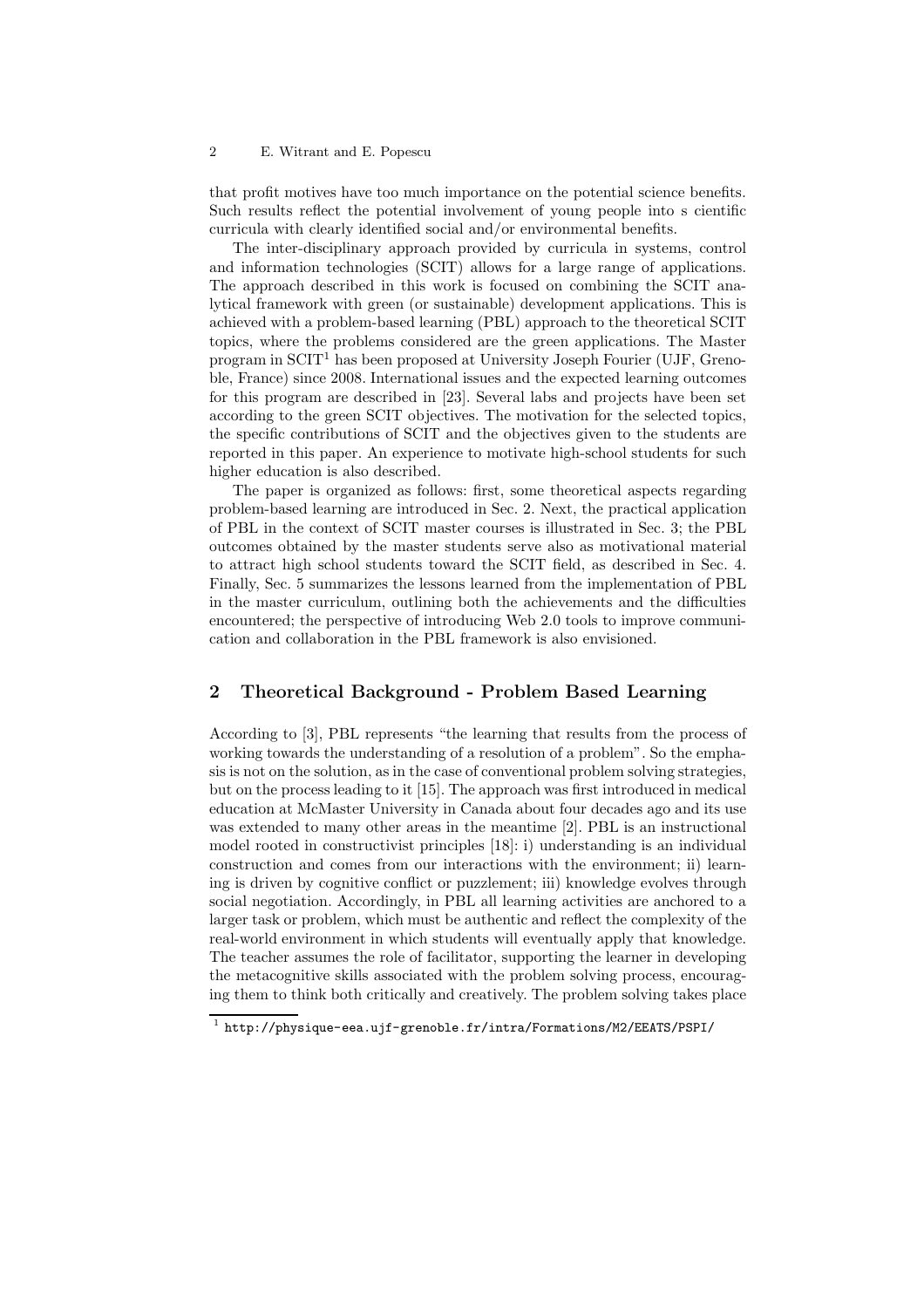in collaborative groups, in which students' knowledge is tested and enriched with peer's alternative views [18].

According to [22], students follow several steps during the PBL: i) identify the problem; ii) explore pre-existing knowledge; iii) generate hypotheses and possible mechanisms; iv) identify learning issues; v) self study; vi) re-evaluation and application of new knowledge to the problem; vii) assessment and reflection on learning [15].

The efficiency of PBL was reported in various papers, in different areas of study [9, 11, 19]. This can be explained by the fact that PBL is based on four modern insights into learning: constructive, self-directed, collaborative, and contextual [11]. Nevertheless, there are also some researchers who take a more critical stand towards PBL [1, 8], outlining various disadvantages: i) students may have gaps in their cognitive knowledge base and not demonstrate expert reasoning patterns; ii) PBL can be very costly; iii) PBL may have a robust positive effect on skills but a negative effect on knowledge [11]. Therefore, in our master program we decided to apply a blended approach, combining traditional lectures with PBL scenarios, thus aiming to take the best of both worlds.

The next section describes the practical application of PBL for Green SCIT, outlining the key topics and the actual problems that are proposed to the students. The objectives of the course were divided into milestones, which were transformed in self-contained problems [20]; each problem raises concepts and principles relevant to the content domain and at the same time is highly motivating to the students.

## 3 Problem-Based Learning for Green SCIT

#### 3.1 Green IT, Systems and Control

The rising importance of IT and pervasive computing on everyday life renders the IT sector contribution to greenhouse gases a topic of major interest. Indeed, the emissions due to IT are projected to increase from 3 % of total global emissions  $(CO<sub>2</sub>$  equivalent) in 2009 to 6% by 2020. This figure shall be balanced by the potential use of IT to create a low carbon society, as this sector could lead to emissions reductions five times larger than its own contribution [21].

The analysis of systems and global control strategies typically provide a framework to monitor and optimize large-scale plants for a reduced consumption based on IT solutions. A significant contribution to sustainable development can thus be brought by educating systems and control engineers with a specific sensitivity for Green IT applications. While this field is particularly broad, specific topics can be selected to illustrate some key applications. They can be classified as: i) sustainable power generation; ii) efficient use of energy at the industrial level; iii) efficient use of energy at the domestic level; iv) anthropogenic impact on the environment.

Each of these topics is illustrated by an application where SCIT plays a major role and which motivates the students' involvement in the next subsections.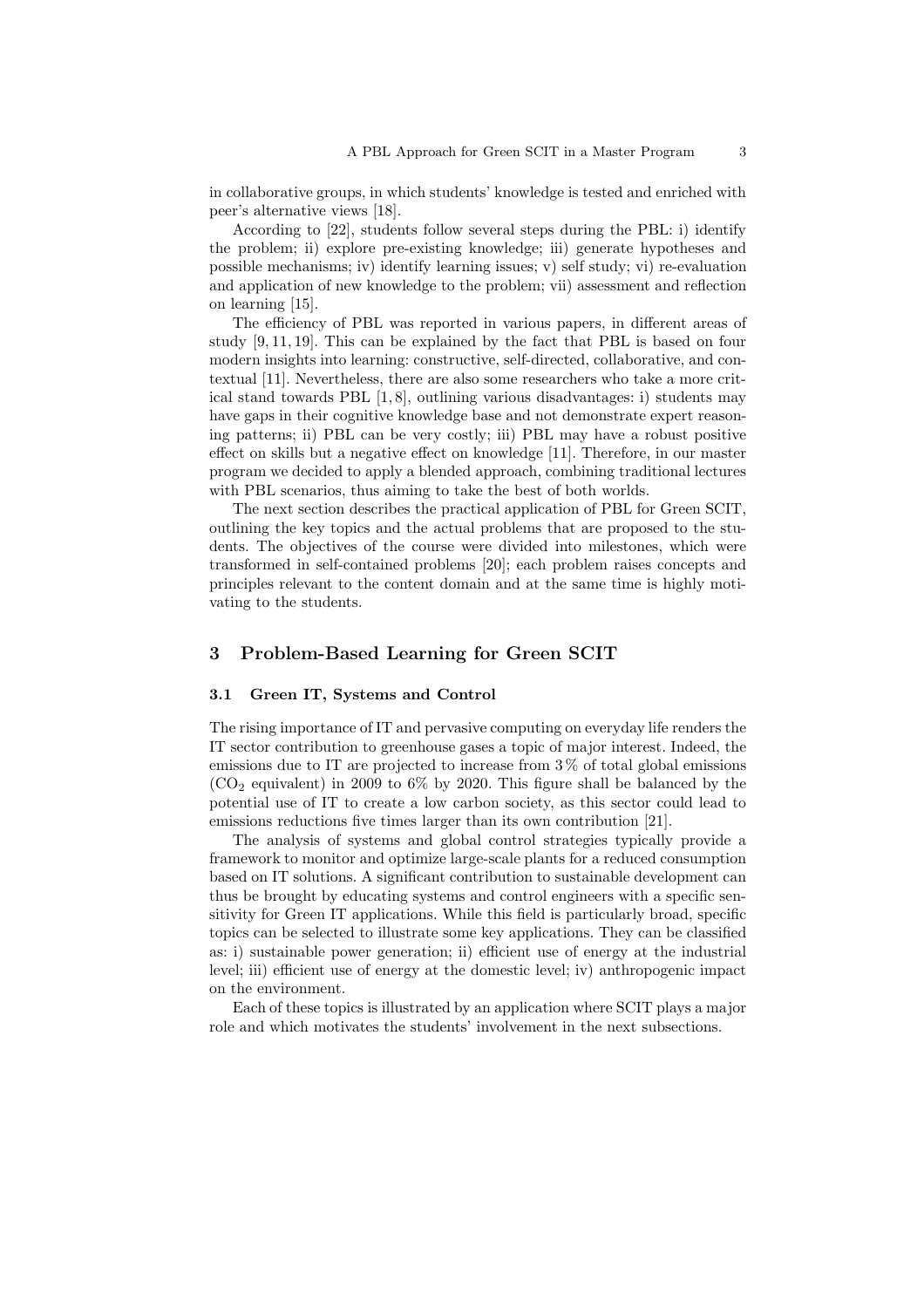#### 3.2 Sustainable Power Generation: Tokamaks Modeling and Control

Controlled thermonuclear fusion is a topic of prime interest as a source of sustainable energy, which could possibly compete with classical fission reactors in terms of efficiency and as a key process to produce energy. In the forthcoming years, the main challenge for the fusion community will be to develop experimental scenarios for the tokamak ITER<sup>2</sup> (International Thermonuclear Experimental Reactor, the largest fusion process ever built and with a first run planned for 2018). From the SCIT point of view, a tokamak is a complex process with multiple interconnected dynamics, several (possibly conflicting) control objectives, a large number of sensor signals to handle and challenging objectives in terms of real-time control.

While implementing the students' controller on a real tokamak would not be feasible, two PBL topics are proposed in the master program: the real-time modeling of a complex system and the optimization of a feedback source. For each lab, a technical document describing the main physical processes is provided to the students, along with an experimental data set<sup>3</sup>. As numerous concepts in this document relate to specific knowledge in fusion engineering, students have to complement their understanding with web resources or questions to the professor. The requested outcome is to provide an input/output description of each subsystem, identify the interconnections and the specific challenges addressed in an integrated approach. Once each student gained a sufficient level of understanding of the process, the class is divided in groups of two to work on specific topics. Collaborative work is emphasized in one lab, where each group has to design a  $Simulink^{\textcircled{\tiny{\textcirc}}}$  model for a specific subsystem. The groups have to interact in order to get the appropriate specification and format for the interconnection variables, the ultimate goal being to assemble the blocks designed by each team in a global  $Simulink^{\textcircled{B}}$  tokamak model, presented in Fig. 1(a).

#### 3.3 Green Buildings and Networked Intelligent Systems

The concept of green (or sustainable) buildings implies the efficient use of energy and water resources to reduce the impact of the built environment on humans' health and natural environment. To fulfill this goal, intelligent buildings control is seen as a key solution that raises several research problems of immediate actuality, such as wireless automation and control of complex interconnected system. An interesting case study is provided by [7], where the potential energy savings obtained by a connected workspace product (fully relying on IT solutions) are estimated to be up to 44 %. Another case is related to the ventilation system, with potential significant improvements both in terms of user's comfort and energy savings.

 $^2$  http://www.iter.org

 $3$  A collaboration with Tore Supra tokamak, operated by the Commissariat à l'Énergie Atomique - Institut de Recherche sur la Fusion Magnétique (CEA/IRFM at Saint Paul lez Durance, France), provides some real data set for teaching purposes.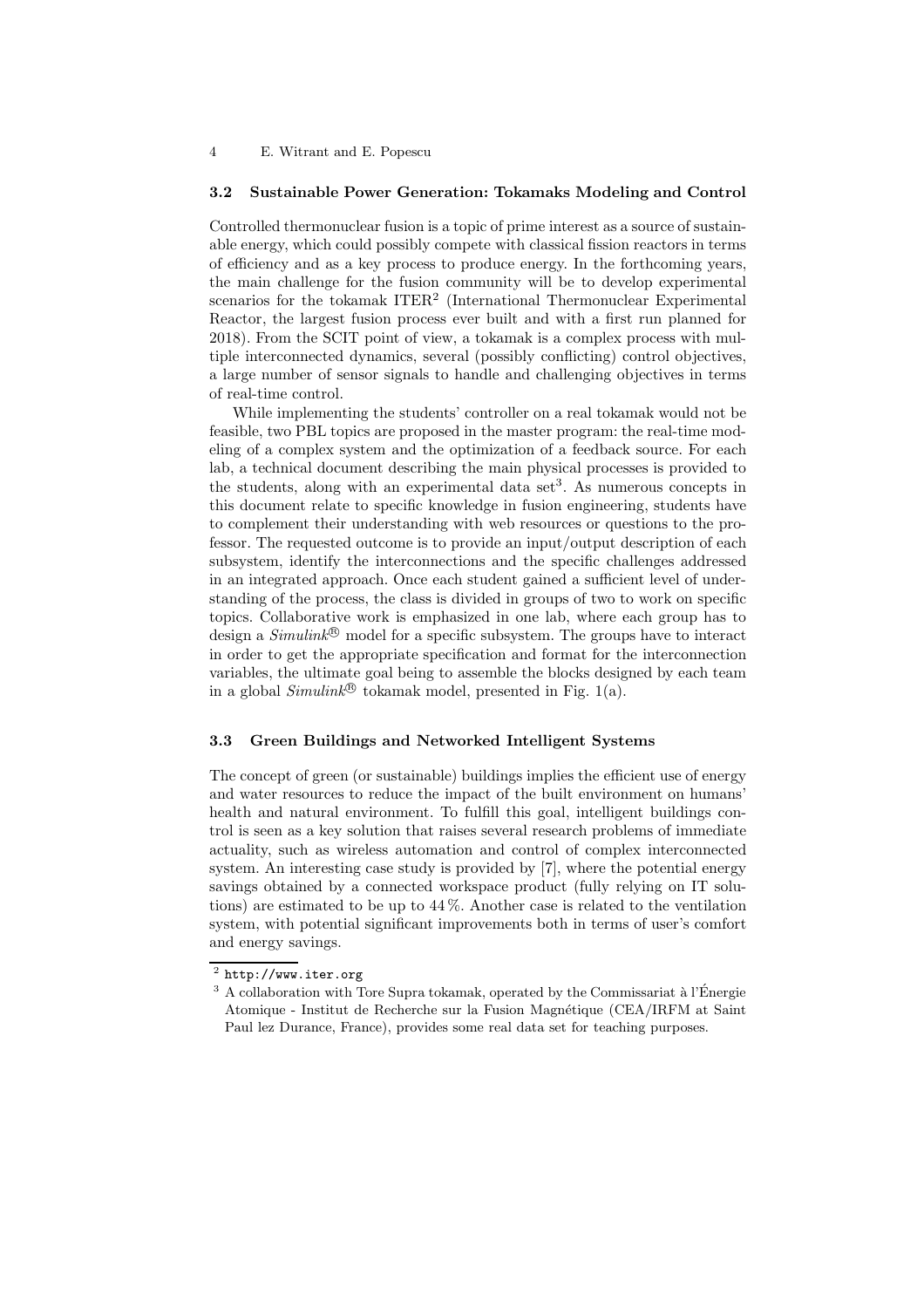

Fig. 1: Examples of PBL applications for green SCIT: sustainable power generation (tokamak) and intelligent buildings (UFAD).

The topics related to SCIT include protocol design for large-scale networking, wireless sensing and actuation capabilities, networks security, embedded control design and centralized energy optimization. More specific problems (e.g. associated with the ventilation problem) also necessitate control-oriented models and robust multiple-input multiple-output regulation strategies. A reduced-scale experiment, presented in Fig. 1(b), has been built at UJF to illustrate the main associated automation problems. Three different PBL projects are set along these lines.

The first project is focused on under floor air distribution (UFAD), which was highlighted as a particularly efficient solution in comparison with traditional ceiling-based ventilation systems [6]. Successive projects contributed to the design of the UJF experiment. The general tasks for the students are to propose simplified physical models for this system, identify the model parameters from the measurements and design some feedback regulation schemes.

The second project considers wireless sensor networks, with the real-time tuning and application protocol synthesis for a wireless controller PAN (Personal Area Network) based on the IEEE 802.15.4 MAC (Medium Access Control) layer. These protocols are set on ZigBee motes that contribute to the UFAD experiment by providing temperature measurements and actuating the fans.

The third project aims at producing green resources using the building architecture. People environment in cities is then improved thanks to an appropriate exploitation of the available space and resources to grow different kind of plants in an energy-efficient way. Within this framework, a specific solution has been proposed by the *vegetalworkshop* team<sup>4</sup> to grow up plants on Grenoble library.

 $^4$  http://www.vegetalworkshop.com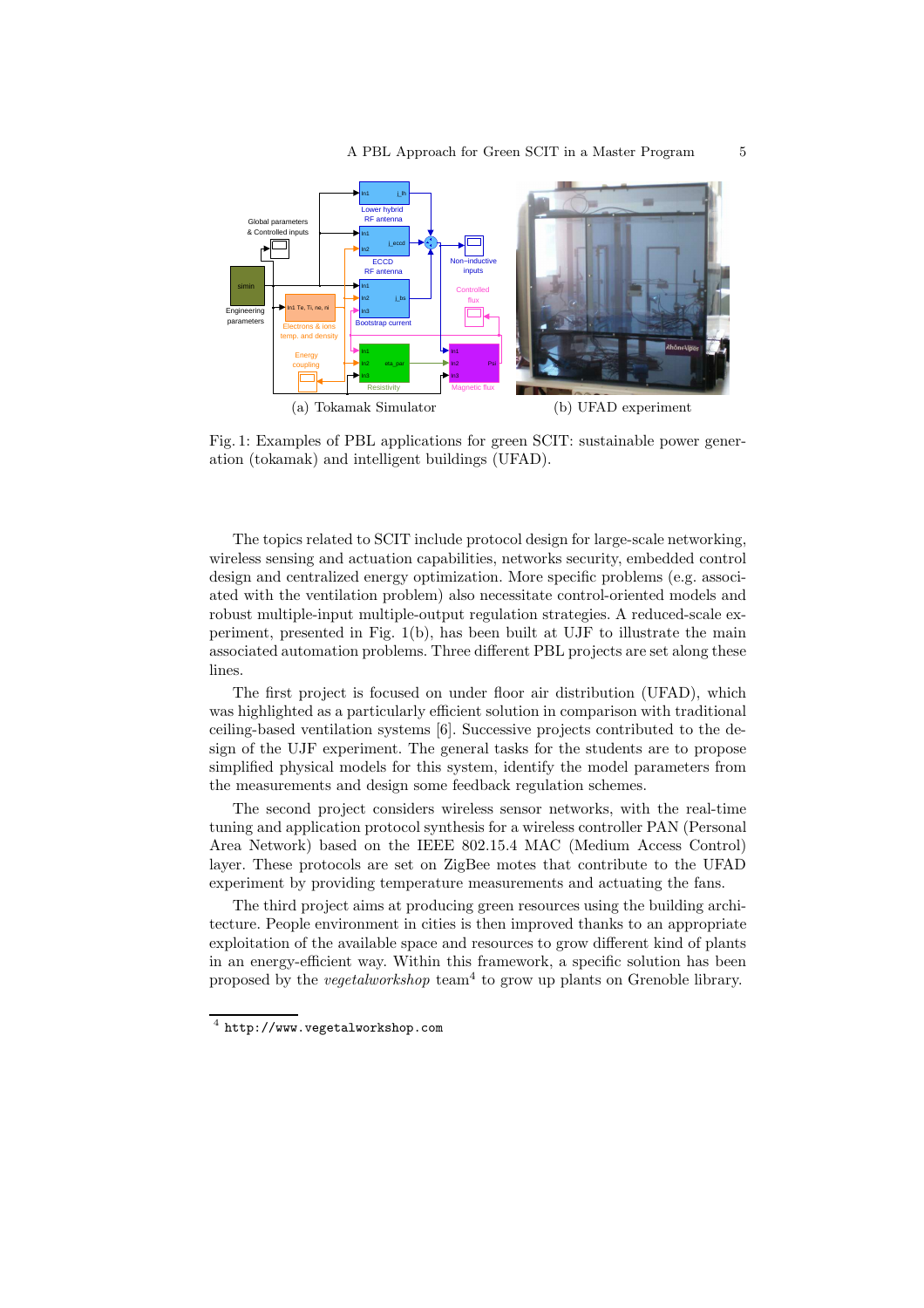### 3.4 Domestic Energy Savings: the Heat Pump Automation

The heat pump extracts energy from the outside air to provide it for domestic heating. This process allows for significant energy savings and is thus a key issue for the development of sustainable energies at the domestic level. This topic motivated specific scientific research. Modeling concerns can be tracked back to the beginning of the 1980's, following the energy crisis of the 1970's. More actual concerns are focused on simulation and control issues [13].

The aim of the related PBL task proposed to the students is to investigate new automation solutions for the minimization of heat pumps energy consumption thanks to real-time feedback operation. This automation is based on distributed sensing capabilities, networked sensors, physical modeling for the process automation design and real-time feedback control.

#### 3.5 Anthropogenic Impact and the Ozone Depletion Problem

Among other trace gases,  $CH_3CCl_3$  (1,1,1-Trichloroethane, used as a solvent for organic materials and as an aerosol propellant, for example) has been identified as responsible for the ozone layer depletion effect. Many applications have been identified as harmful for health in 1970 and  $CH_3CCl_3$  was completely banned in 1996 by the Montreal protocol (when its ozone depleting effect was identified). Trace gas (small concentration in the atmosphere) measurements in interstitial air from polar firn (permeable snow in the top 50-100m of the polar cores) allow to reconstruct their atmospheric concentration time trends over the last 50 to 100 years. This provides a unique way to reconstruct the recent anthropogenic impact on atmospheric composition (see e.g. [24] and references therein).

The PBL task proposed on this topic illustrates the importance of SCIT for the reconstruction of  $CH_3CCl_3$  history based on a gas transport model, atmospheric scenario and firn measurements. The data set and a transport model are  $\tilde{E}$  given to the students<sup>5</sup>. The conclusions of this lab illustrate the need of SCIT analysis tools to provide reliable information out of sparse measurements.

# 4 Motivating High School Students to Join Science

A one day visit for a class of high school students from Lycée Barthélemy-de-Laffemas (Valence, France) was proposed at UJF. Several activities were organized, such as doing a physics lab and visiting the experimental areas of research and education labs. A connection with the PBL projects presented above was done with short presentations from the master students to the high school visitors. Each group of master students was asked to prepare a twenty minutes talk with an experimental demonstration (when applicable), intended for a large audience.

<sup>&</sup>lt;sup>5</sup> provided by the Laboratoire de Glaciologie et Géophysique de l'Environnement (LGGE, Grenoble, France) and by GIPSA-lab, respectively.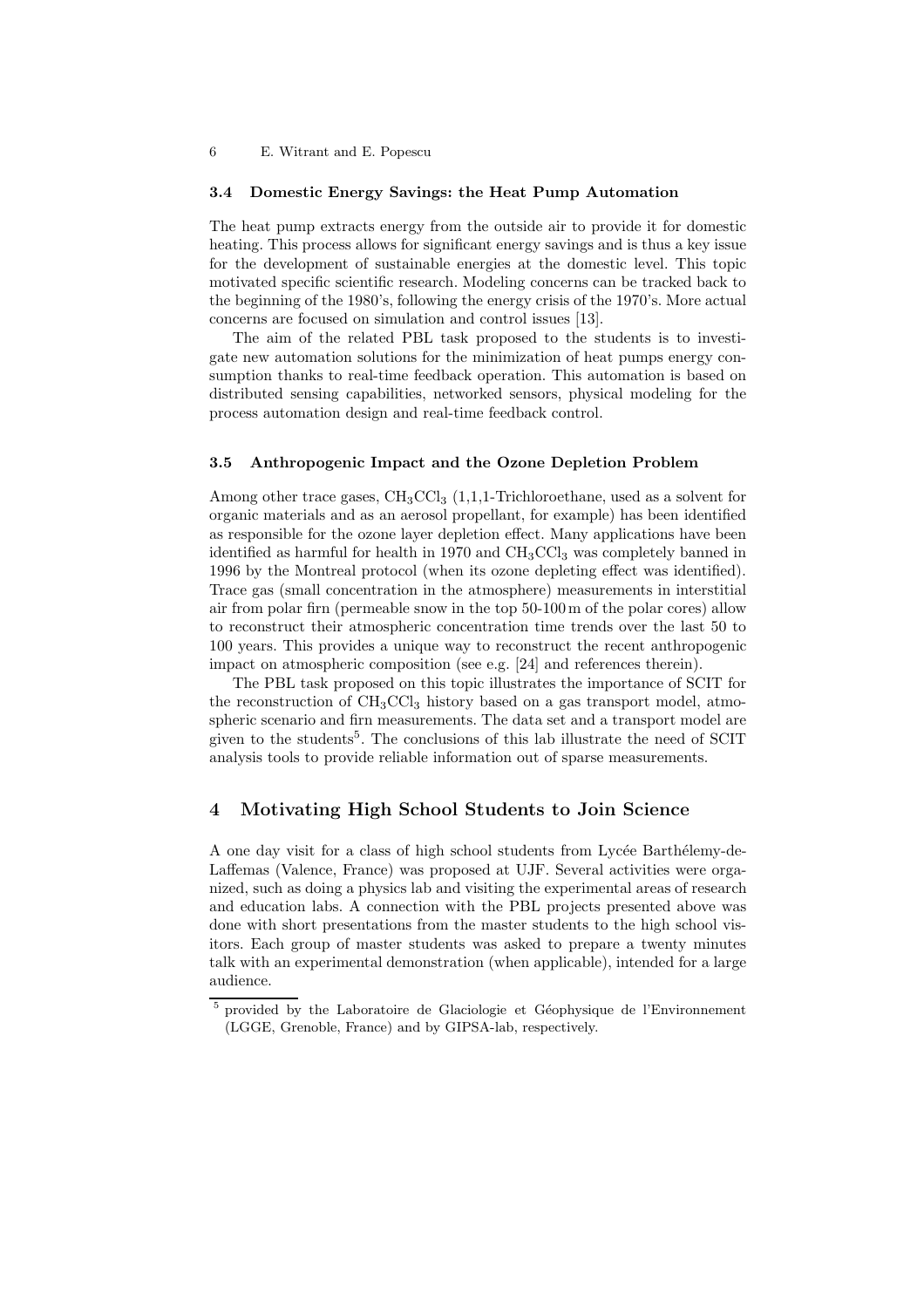The high school students were very enthusiastic about this experience, both for being included in a multi-cultural class (nine nationalities were composing the class, with non French-speaking students) and for the topics that were presented. This experience gave them a refined idea of the university life and of the possible achievements at the end of the curriculum. They were impressed by the possible realizations of the master students and it increased their interest for long scientific studies. The master students also gave a positive feedback, as they felt directly involved in the science transmission task. They got into numerous informal discussions with the high school students concerning their PBL topics, personal curriculum and life as a student.

While the proposed framework cannot be extended to a large number of students, it allowed for specific interactions beyond the classical teacher/student relationships. The interest for scientific studies of the involved group of young people was clearly raised and such experience ought to be repeated in the forthcoming years.

#### 5 Discussions and Conclusions

#### 5.1 Lessons Learned

The green orientation of SCIT brought with the PBL approach was very successful to motivate the students to get involved into the class and to compensate for their natural hesitation to address complex and not necessarily well-defined problems. This was especially true for specific students with low to middle interest in the theoretical aspects who could thus compensate with outstanding reports. The diversity of the lab topics led to the success of different students on different topics, which was valuable both for the class motivation and for providing future references to potential employers. Indeed, a well structured report on an innovative topic was particularly efficient to trigger an employer's interest for some students.

While the students were able to get substantial results on the projects (running on one semester), the labs on advanced green topics (such as tokamaks) were difficult to adjust to the allocated time (two times three hours per lab on the average). Support from corrected homework and mid-lab reports helped to overcome this difficulty. On the other hand, team-working aspects and project management appeared as the major difficulties in the projects.

The choice of several specific topics in the green-SCIT field (especially with the building-related projects) generated stimulating discussions between the groups that did not necessarily occur with groups on different topics (a project on robotics was also proposed). The interest for green applications extended to other classes, where some students chose related topics on their own (such as the talk for the speech class). The presentation from master to high school students was a particularly rich experience to motivate master students to convey their findings and understanding to non-specialists in the field.

A difficulty observed with the proposed PBL approach was to channel the intra and inter groups communication, and to carry out the information over the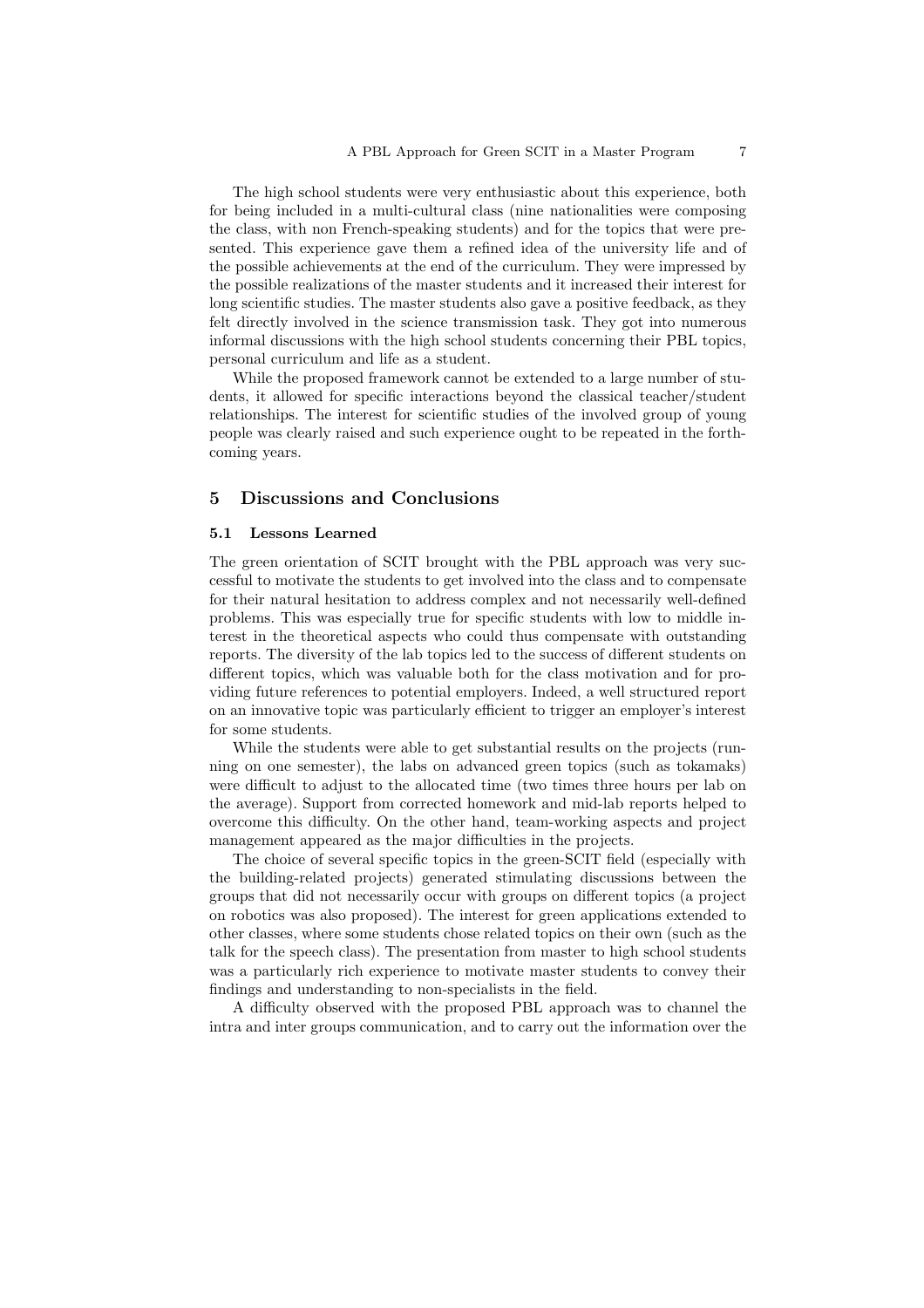years (the goal being that the students of each year build on the work achieved during the previous years). Hence, the need for providing improved communication and collaboration support, as envisioned in the following subsection.

#### 5.2 Perspectives: Introducing Web 2.0 Support Tools

Since PBL relies on group work and collaborative generation of content (e.g., the deliverables teams have to hand in at various stages of the problem solving process), Web 2.0 tools may be seen as an appropriate support framework for communication and collaboration.

Web 2.0 is a term promoted by Tim O'Reilly [14], which designates a set of interactive and collaborative aspects of the Web seen as a platform (i.e., the applications are built on and for the Web, not for desktop). Web 2.0 brings a user-centered approach - designing applications whose content is generated by the users and therefore depend heavily on their contribution (e.g., YouTube, Flickr, Delicious). Consequently, Web 2.0 is also known as "participative Web": the user is not just content consumer but also content generator (often in a collaborative manner). Furthermore, Web 2.0 is also called "social Web": with the advent of social networks, it started offering support for users to interact, communicate and collaborate (e.g., Facebook, MySpace, Twitter). Recently, Web 2.0 tools (e.g., blog, wiki, social bookmarking systems, media sharing tools) have been introduced in educational contexts, with encouraging results with respect to student satisfaction, knowledge gain and/or learning efficiency [16]. This is motivated by the fact that the principles Web 2.0 is based on (user-centered, participative architecture, openness, interaction, social networks, collaboration) are in line with modern educational theories such as socio-constructivism.

In this context, it is only natural to rely on Web 2.0 tools for providing the collaborative framework for PBL. Indeed, several authors have emphasized the inherent alignment between PBL and Web 2.0 technologies and reported successful experimental results in Health Science education ([12], [5]), but also in Telematic Engineering education ([15]). We believe that the approach will prove successful also in Green SCIT studies and we aim to introduce it in our master program.

More specifically, the collaborative learning scenario that we envision involves the following Web 2.0 tools:

- A blog for communicating between team members, for discussing and analyzing the problem, for planning actions and sharing experiences. This could be supplemented by a microblogging tool (e.g., Twitter) for the exchange of shorter messages (with wider and immediate availability, as they can be sent and received also by SMS).
- A social bookmarking tool for finding online resources relevant for the problem at hand and sharing them with the team
- A wiki for gathering and organizing learning resources, for collaboratively constructing the solution as well as for co-writing the team deliverables.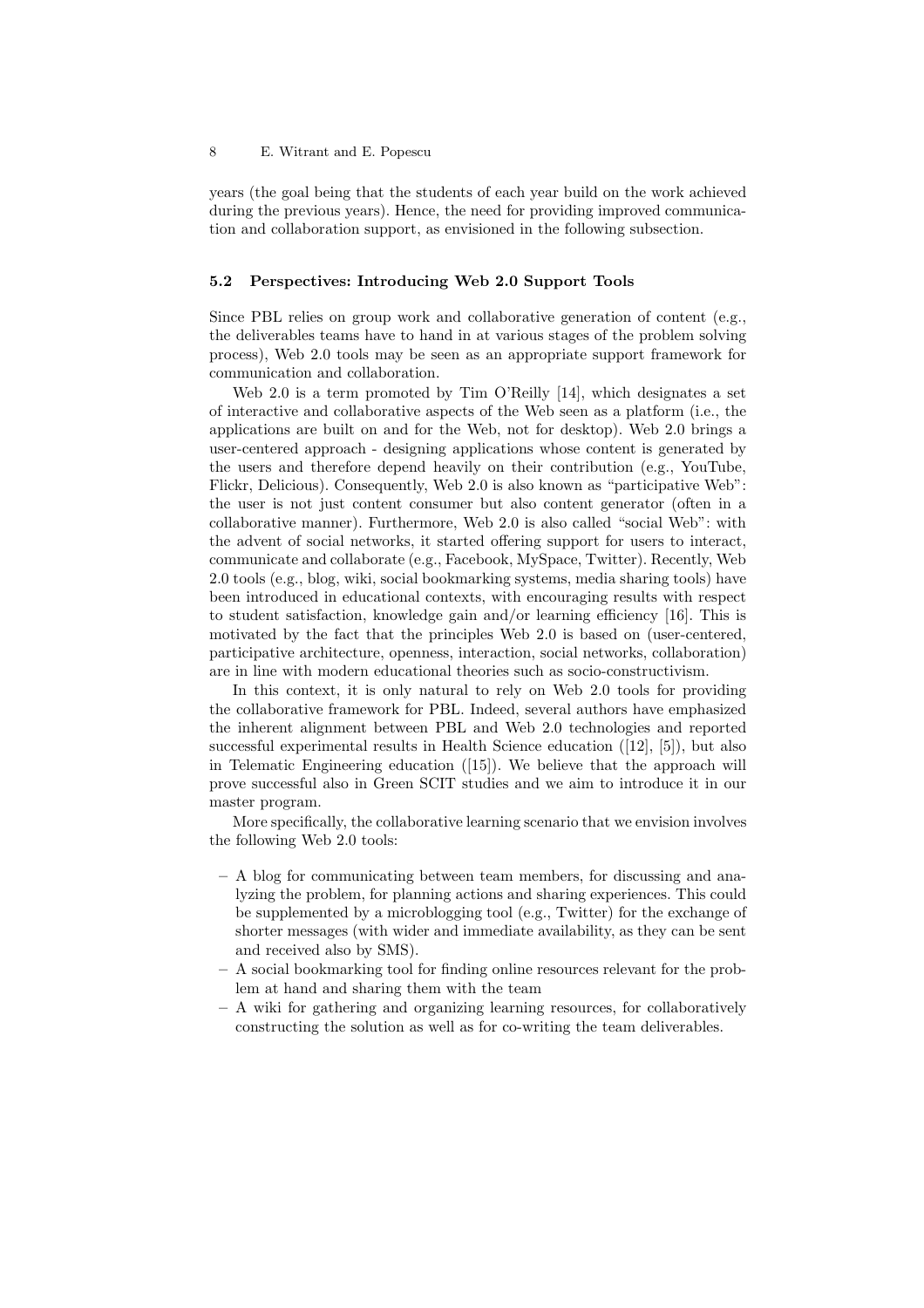Thus, the face-to-face lab sessions will be supplemented by asynchronous collaboration; students will be able to contribute from remote locations, at the time and the pace they choose. This flexibility is particularly important in case of master students, who often hold part-time jobs. Students' activities and progress will be recorded in the blog and wiki - thus the instructor will be able to continuously monitor students' problem solving steps, observe group dynamics and provide feedback and guidance when needed. Furthermore, the teacher has the opportunity to see not just the final deliverable, the end product of the collaboration, but the whole process of tackling the problem, enriching the assessment potential [5].

As far as the technical solution is concerned, there are several possible approaches: i) use stand-alone Web 2.0 tools on top of the course framework (as in [5]); ii) use a learning management system (LMS) with integrated Web 2.0 applications (e.g., Moodle as in [12] or .LRN as in [15]); iii) use a dedicated social learning environment, which integrates all the required Web 2.0 tools, together with additional support for both learners and teachers (e.g., eMUSE [17]). We are currently investigating the integration of the latter solution within the master program framework.

## Acknowledgements

The research leading to these results has received funding from the European Union Seventh Framework Programme [FP7/2007-2013] under grant agreement n <sup>o</sup> 257462 HYCON2 Network of excellence. It was also supported by the European Commission and the American Department of Education with the AT-LANTIS program DeSIRE<sup>2</sup> (Grant Agreement for EU-US Cooperation program in Higher Education and Vocational Training, Excellence in Mobility Projects; Agreement nº 2008-1773/001-001 CPT-USMOBI).

## References

- 1. Albanese, M., Mitchell, S.: Problem-based learning: a review of literature on its outcomes and implementation issues. Academic Medicine 68, 52–81 (1993)
- 2. Barrett, T., Mac Labhrainn, I., Fallon, H.: Handbook of enquiry and problem based learning. CELT, Galway (2005)
- 3. Barrows, H., Tamblyn, R.: Problem-based learning: an approach to medical education. Springer, New York (1980)
- 4. Becker, F.: Why don't young people want to become engineers? Rational reasons for disappointing decisions. European Journal of Engineering Education 35(4), 349 – 366 (2010)
- 5. Buckley, C., William, A.: Web 2.0 technologies for problem-based and collaborative learning - a case study. In: Adult learning in the digital age: perspectives on online technologies and outcomes, pp. 118–125. IGI Global (2009)
- 6. Center for the Built Environment: Design guide on underfloor air distribution (UFAD) systems. Tech. rep., ASHRAE (2002), http://www.cbe.berkeley.edu/ RESEARCH/ufad\_designguide.htm